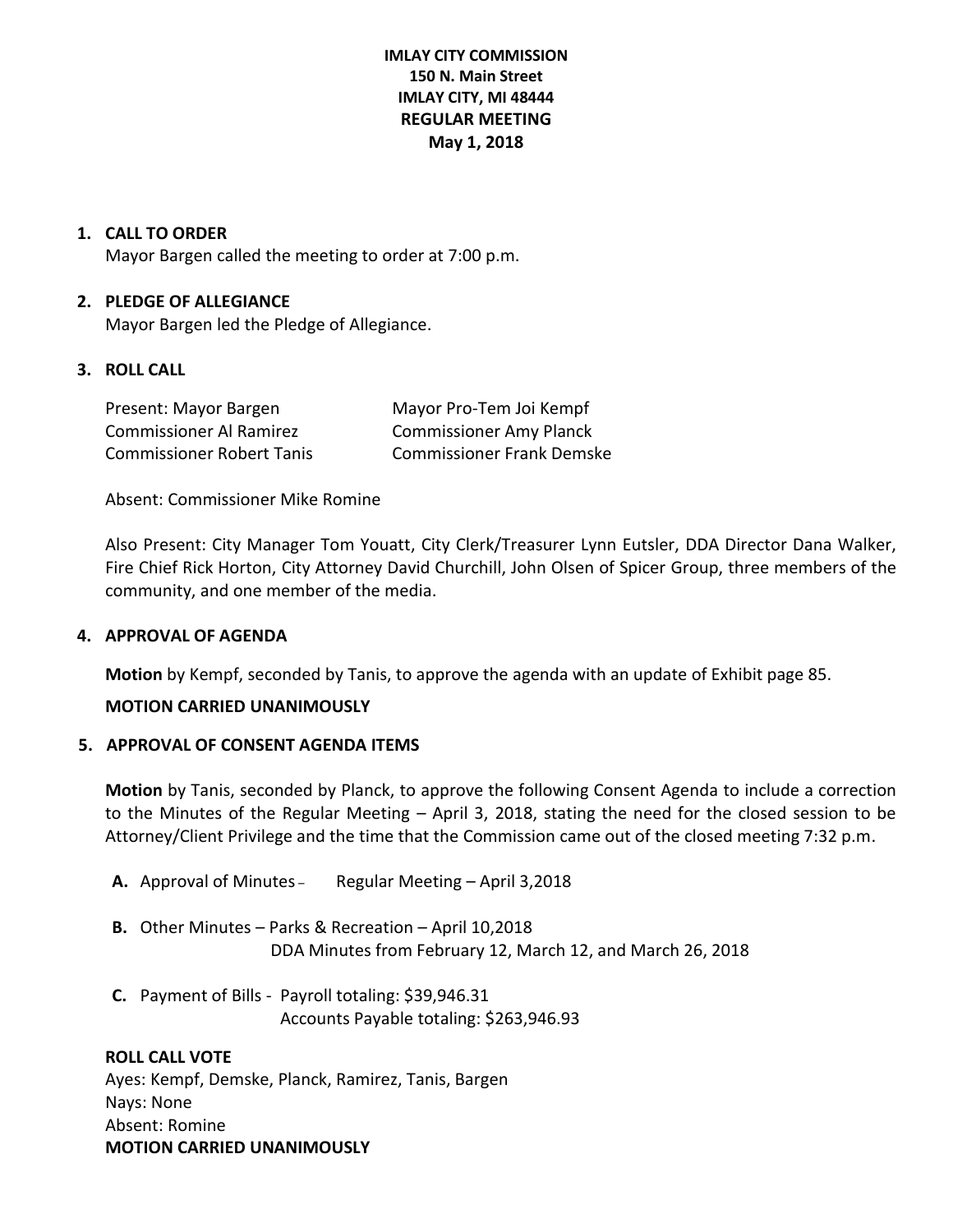# **6. CITIZENS FROM THE FLOOR**

Allen Rosenbaum – Would like to see the Commission, in the future, to update the Capital Improvement Plan to include replacing equipment at the Fire Department and the possibility of adding a Haz-Mat Unit to the Fire Department.

## **7. OLD BUSINESS**

## **A. M-53 Median Gateway Bids**

**Motion** by Demske, seconded by Planck to accept the bid from Sajdak Contractor for the M-53 Gateway and Median Island Project in the amount of \$180,732.00, contingent upon approval from the Federal Highway Administration.

**ROLL CALL VOTE** Ayes: Demske, Planck, Ramirez, Tanis, Kempf, Bargen Nays: None Absent: Romine **MOTION CARRIED UNANIMOUSLY**

#### **8. NEW BUSINESS**

**A. Reappoint Steve Teets to the Downtown Development Authority with term ending June 2022** Mayor Bargen appointed Steve Teets to the Downtown Development Authority with term ending June 2022.

**Motion** by Ramirez, seconded by Tanis, to approve the appointment of Steve Teets to the Downtown Development Authority with term ending June 2022. **MOTION CARRIED UNANIMOUSLY**

## **B. Accept Jason Schwab's Resignation from the Planning Commission**

**Motion** by Tanis, seconded by Demske, to approve, with regret, the resignation of Jason Schwab from the Planning Commission Board **MOTION CARRIED UNANIMOUSLY**

#### **C. Review of Development Plan**

Dana Walker, DDA Director, explained that the Guide is a general overview of the City's development approval process. The Guide is one of the steps being taken to become certified as a Redevelopment Ready Community. The certification gives the City greater access to Grants.

**Motion** by Ramirez, seconded by Tanis, to approve the Development Guide as presented.

**ROLL CALL VOTE** Ayes: Planck, Ramirez, Tanis, Kempf, Demske, Bargen Nays: None Absent: Romine **MOTION CARRIED UNANIMOUSLY**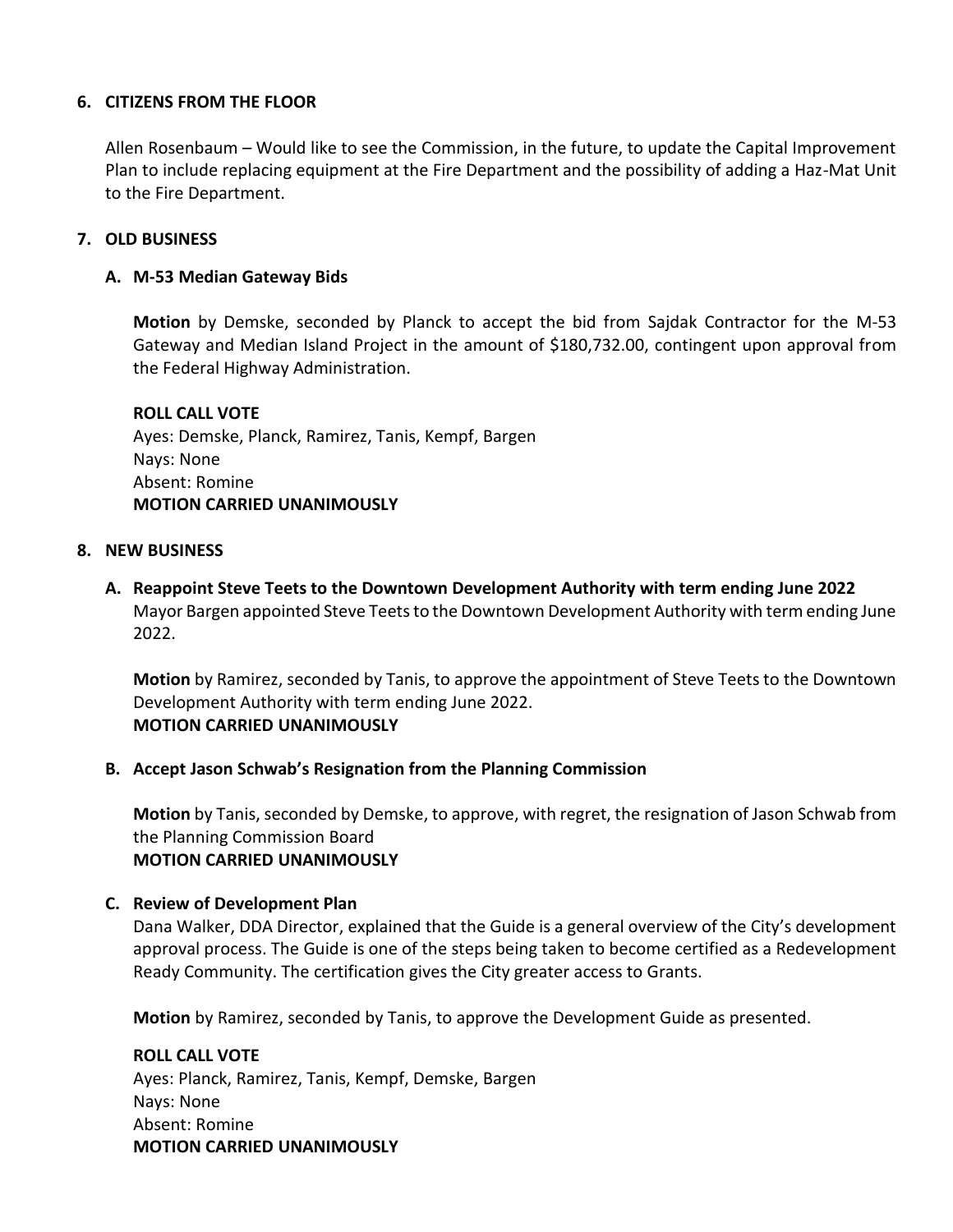#### **D. Rowe Payment – New Fire Hall**

**Motion** by Tanis, seconded by Planck, to approve payment to Rowe Professional Services for site plan work for the New Fire Hall, in the amount of \$1903.00, as presented.

**ROLL CALL VOTE** Ayes: Ramirez, Tanis, Kempf, Demske, Planck, Bargen Nays: None Absent: Romine **MOTION CARRIED UNANIMOUSLY**

### **E. Spicer Payment- South Almont Water Main & Sanitary Sewer Extension**

**Motion** by Tanis, seconded by Demske, to approve the payment to the Spicer Group for Engineering Services, in the amount of \$2,112.75, as presented.

**ROLL CALL VOTE** Ayes: Tanis, Kempf, Demske, Planck, Ramirez, Bargen Nays: None Absent: Romine **MOTION CARRIED UNANIMOUSLY**

### **F. Spicer Payment – Median/Gateway Landscaping Design**

**Motion** by Demske, seconded by Tanis, to approve the payment to the Spicer Group in the amount of \$ 1,360.00, as presented.

# **ROLL CALL VOTE** Ayes: Kempf, Demske, Planck, Ramirez, Tanis, Bargen Nays: None Absent: Romine **MOTION CARRIED UNANIMOUSLY**

## **G. Fire Hall Ballot Language**

City Manager Tom Youatt presented a resolution containing the ballot language for a bond proposal that will go to vote in August 2018. The bond proposal is for the building of a new Fire Hall, in the amount of \$3,000,000.00 to be paid over a 20 year period. The next step after the City Commission approval is to get the ballot language approved by the Lapeer County Election Committee.

**Motion** by Ramirez, seconded by Tanis, to approve the proposed ballot language, as presented, and approve Resolution 2018-5 allowing the Bond Proposal to be placed on the August 2018 ballot, as presented.

# **ROLL CALL VOTE**

Ayes: Demske, Planck, Ramirez, Tanis, Kempf, Bargen Nays: None Absent: Romine **MOTION CARRIED UNANIMOUSLY**